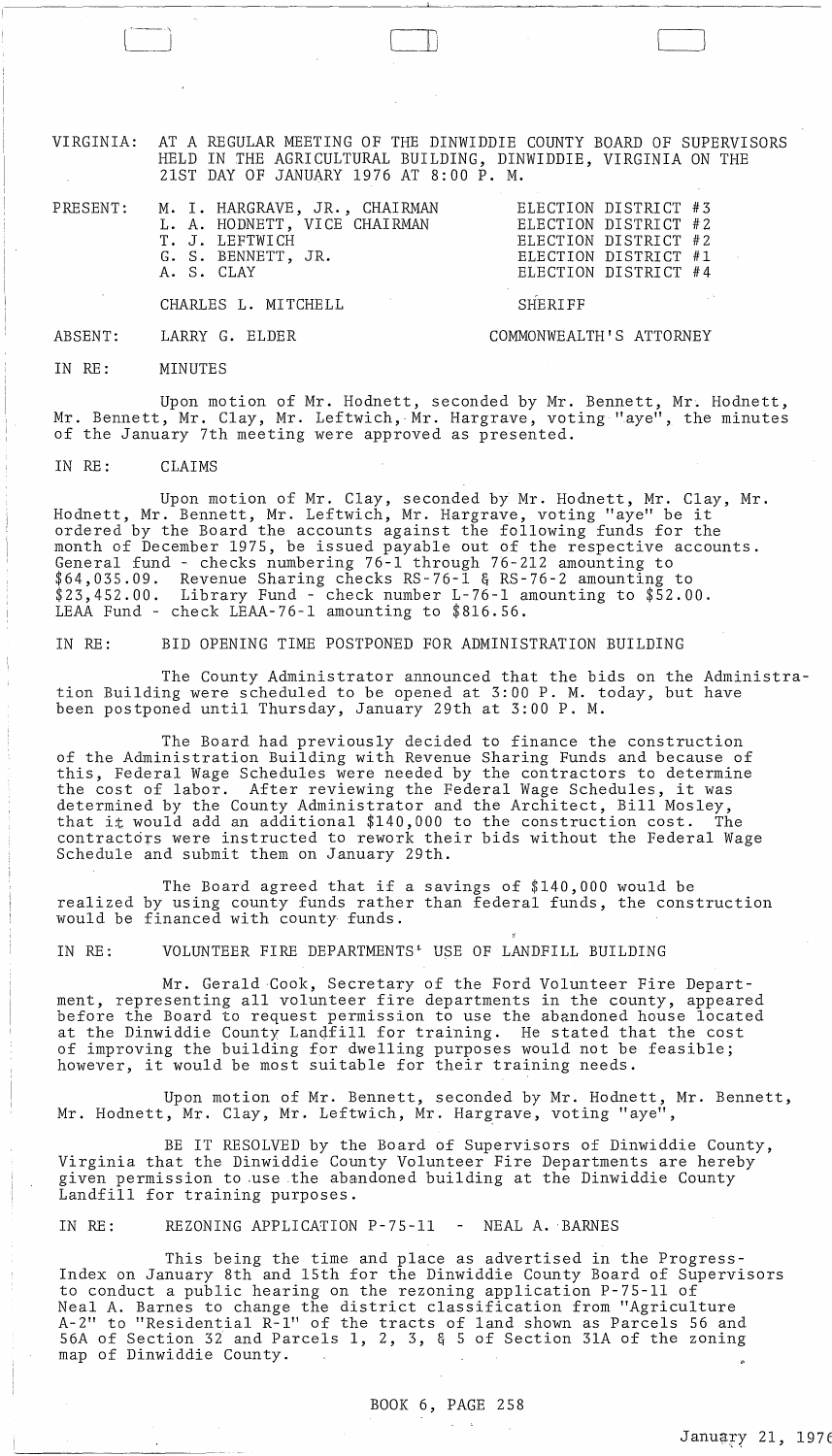The County Administrator read the minutes of the December 16, 1975 Planning Commission Meeting wherein they recommended disapproval of this rezoning application.

Mr. Neal A. Barnes appeared in support of the rezoning request.

Mr. John Stewart and Mr. Joe Pete Gilliam appeared in opposition.

Mr. Clay felt that the request should not be considered until completion of the land use plan.

Upon motion of Mr. Clay, seconded by Mr. Leftwich, Mr. Clay, Mr. Leftwich, Mr. Bennett, Mr. Hodnett, Mr. Hargrave, voting "aye",

BE IT RESOLVED by the Board of Supervisors of Dinwiddie County, Virginia that the ordinance amending the zoning map of Dinwiddie County by changing the district classification from "Agriculture A-2" to "Residential R-l" of the tracts of land shown as Parcels 56 and 56A of Section 32 and Parcels 1, 2, 3, & 5 of Section 3lA not be adopted.

IN RE: REZONING APPLICATION P-75-l2 - DINWIDDIE BUILDERS INCORPORATED

This being the time and place as advertised in the Progressindex on January 8th and 15th for the Dinwiddie County Board of Supervisors to conduct a public hearing on the rezoning application P-75-l2 of Dinwiddie Builders Incorporated to change the district classification from "Agriculture A-2" to "Residential R-l" of a certain tract of land containing 62.44 acres, more or less, located in Rowanty District, Dinwiddie County, Virginia on the north side of State Route #740.

The County Administrator read the minutes of the November 18, 1975 Planning Commission Meeting wherein they recommended disapproval of the rezoning application.

Mr. Barry Hackney, Attorney-at-Law, appeared on behalf of the Dinwiddie Builders. Mr. Gilbert Henshaw, Mr. Linwood Henshaw, and Mr. Raymond Henshaw appeared in support of the rezoning request. A letter from Mr. Joe McKinney, Soil Analyst, for the S. C. S., explained the types abom Mr. Soe Mckinney, Soil Analyse, for the S. S. S., Skplained the syper Dinwiddie Builders Inc. would provide a central water system for the subdivision they intend to construct on this land.

Mr. Donald Andrews, Mrs. Florence P. Goodwyn, Mrs. H. M. C. Barrow, and Mr. B. A. Richardson appeared in opposition to the rezoning request. Mr. Terry Parsley, Attorney-at-Law, representing Mrs.H. M. C. Barrow, Mrs. Florence P. Goodwyn, Mr. John Morgan, Mr. Alex Morgan, Mr. Donald Andrews and Mr. Charles L. Knott, Jr., spoke in opposition and presented a petition containing 32 names opposing the rezoning request.

Mr. Leftwich stated that his major concern was the septic system involved. Mr. Clay stated again that the would not like to see this rezoning request considered until completion of the land use plan. Mr. Hodnett inquired as to whether there was a legal method of postponing these requests for rezoning until the land use plan was completed. The Board generally agreed that postponement of this request was not desired at this time.

Mr. Hodnett moved that the ordinance amending the zoning map of Dinwiddie County to change the district classification from "Agriculture A-2" to 'Residential R-l" of land parcel 16 as shown on section 45 be adopted. Mr. Bennett seconded the motion. Mr. Hodnett and Mr. Bennett, voted "aye". Mr. Clay, Mr. Leftwich, Mr. Hargrave voted "nay". The motion was defeated and the ordinance was not adopted.

IN RE: REZONING APPLICATION P-75-13 - RICHARD D. LEIS

This being the time and place as advertised in the Progress-Index on January 8th and 15th for the Dinwiddie County Board of Supervisors to conduct a public hearing on the rezoning application P-75-l3 of Mr. Richard D. Leis to change the district classification from "Agriculture A-2" to "Business B-2" of a certain tract of land containing 1.55 acres, more or less, shown as Parcel 2D of Section 25 of the zoning map of Dinwiddie County.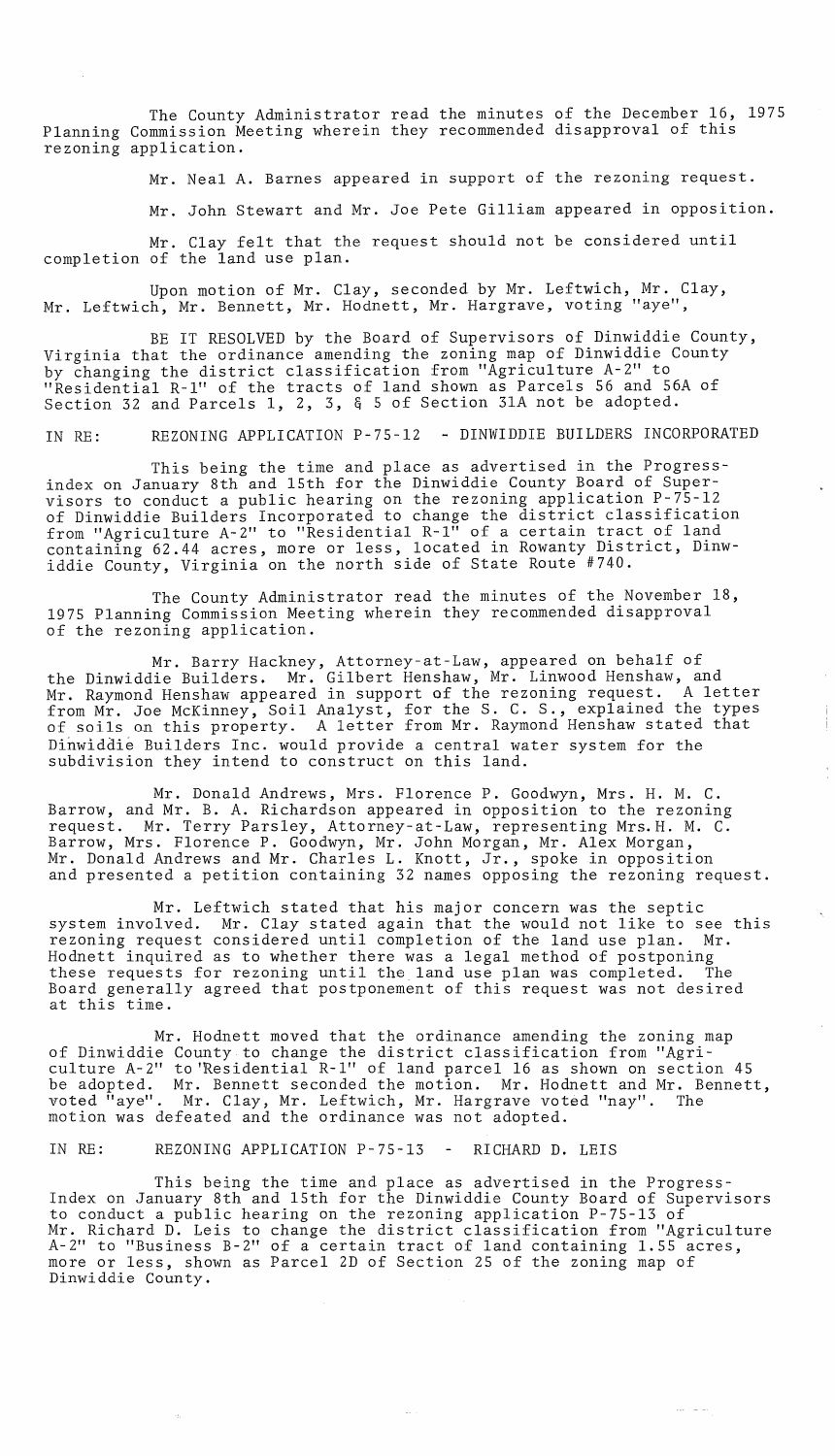The County Administrator read the minutes of the December 16, 1975 Planning Commission Meeting wherein they recommended approval of the rezoning application. Mr. Richard D. Leis appeared in support of the rezoning request. No one appeared in opposition.

 $\Box$ 

Upon motion of Mr. Hodnett, seconded by Mr. Clay, Mr. Hodnett, Mr. Clay, Mr. Leftwich, Mr. Bennett, Mr. Hargrave, voting "aye",

BE IT ORDAINED, by the Board of Supervisors of Dinwiddie County, Virginia, that the Dinwiddie County Code, as adopted April 1, 1970, and as heretofore amended, be further amended by changing the district classification of Parcel 2D, Section 25 of the zoning map from "Agricultural" A-2" to "Business B-2" and in all other respects, said Zoning Ordinance is hereby reordained.

IN RE: MARCH 3, 1976 MEETING CHANGED TO HIGH SCHOOL

Upon Motion of Mr. Hodnett, seconded by Mr. Clay, Mr. Hodnett, Mr. Clay, Mr. Leftwich, Mr. Bennett, Mr. Hargrave, voting "aye", the following resolution was adopted:

WHEREAS, the Department of Social Studies at Dinwiddie High School has requested that the Dinwiddie County Board of Supervisors hold their regular scheduled March 3, 1976 meeting in the auditorium of the high school; and

WHEREAS, this arrangement has been most beneficial to the students in the past in understanding Board meeting procedures;  $\leq 1$ 

NOW THEREFORE BE IT RESOLVED, by the Board of Supervisors of Dinwiddie County, Virginia, that the March 3, 1976 day meeting of the Board of Supervisors of Dinwiddie County, which was scheduled to be held at 2:00 P. M. in the Agricultural Building is hereby changed to the auditorium of Dinwiddie High School at 2:00 P. M.

IN RE: CENTRAL ABSENTEE VOTER ELECTION DISTRICT

Upon motion of Mr. Hodnett, seconded by Mr. Clay, Mr. Hodnett, Mr. Clay, Mr. Bennett, Mr. Leftwich, Mr. Hargrave, voting "aye", the following resolution was adopted:

WHEREAS, Section 24.1-233.1 added to the Code of Virginia by the 1974 Session of the General Assembly provided in part, not withstanding any other provision of law for the purpose of counting and recording absentee ballots in all elections, the governing body of each city or county may establish a Central Absentee Voter Election District in the Courthouse or other public building, and the governing body of any town may establish such an election district for town elections which shall receive, count and record all such ballots cast within that city, county or town. The decision to establish such district shall be made by the governing body in the month of January of each year to be effective February 1, of that year for a period of 12 months and immediate notification of such decisions sent to the State Board of Elections and the Electoral Board, and

WHEREAS, the Electoral Board of Dinwiddie County, Dinwiddie, Virginia, does not desire to have a Central Absentee Voter Election District formed at this time.

NOW THEREFORE BE IT RESOLVED, by the Board of Supervisors of Dinwiddie County, that it does not choose to establish a Central Absentee Voter Election District at this time, and

BE IT FURTHER RESOLVED, that the County Administrator advise the State Board of Elections of this decision.

IN RE: BOND RATING - DINWIDDIE COUNTY

Upon motion of Mr. Bennett, seconded by Mr. Hodnett, Mr. Bennett, Mr. Hodnett, Mr. Clay, Mr. Leftwich, Mr. Hargrave, voting "aye", the following resolution was adopted:

WHEREAS, the County has been notified that Moody's Investors Service has withdrawn its rating on the County's outstanding bonded debt due to a lack of adequate information; and

 $\sim 12$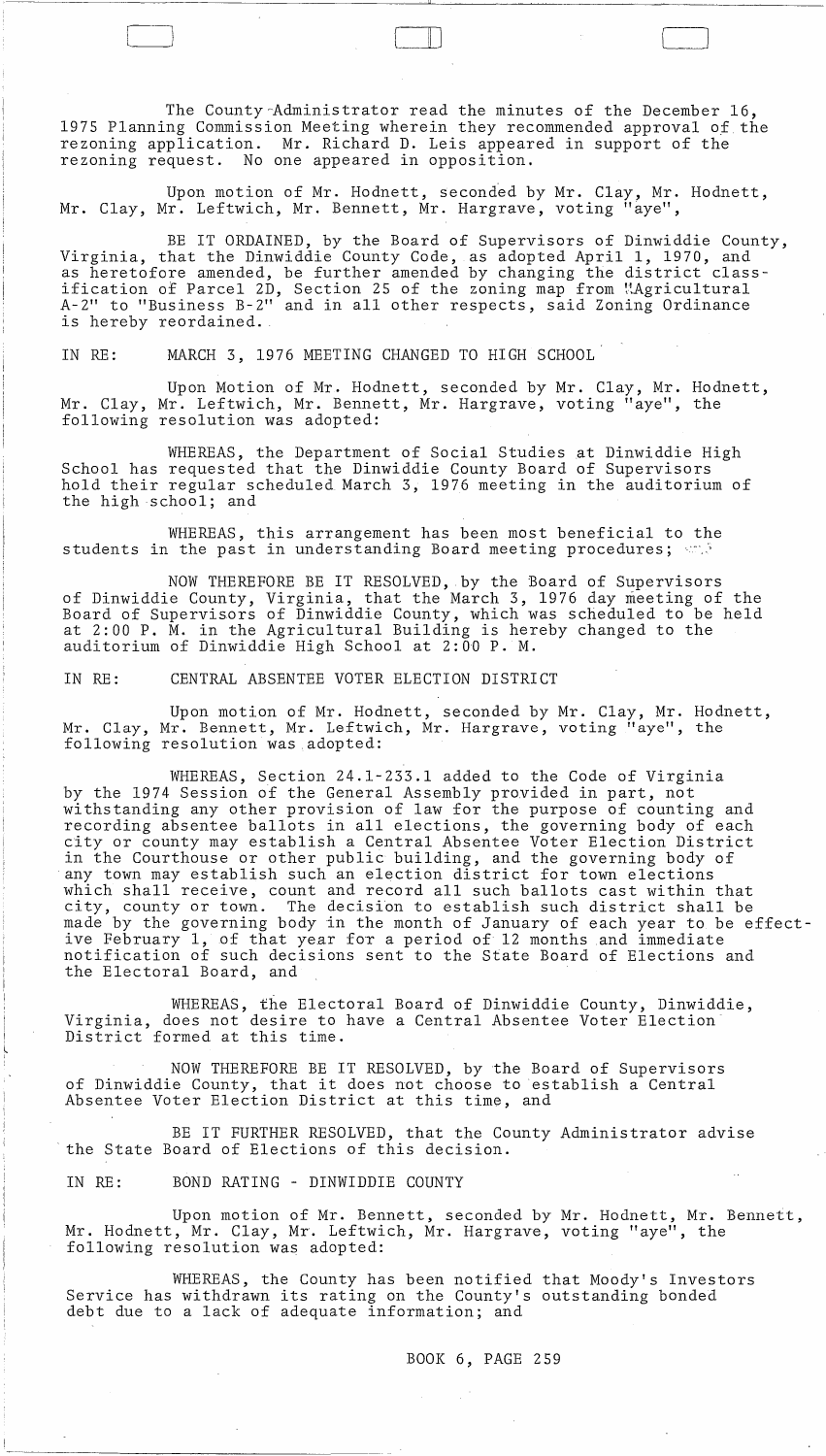WHEREAS, such a rating is desirable for any financial analysis of the county; and

WHEREAS, the fee for acquiring a rating from Moody's Investment Corporation,ranges between \$750.00 and \$1,100.00;

NOW THEREFORE BE IT RESOLVED by the Dinwiddie County Board of Supervisors of Dinwiddie County, Virginia, that the County Administrator is authorized to apply for this rating; and

BE IT FURTHER RESOLVED, that the fee will be paid as established within the \$750.00 - \$1,100.00 range.

IN RE: APPOINTMENT - PLANNING COMMISSION MEMBER TO REPLACE J. W. LYLE

Upon motion of Mr. Clay, seconded by Mr. Hodnett, Mr. Clay, Mr. Hodnett, Mr. Bennett, Mr. Leftwich, Mr. Hargrave, voting "aye", Mr. William A. McElveen of McKenney was appointed to the Planning Commission to fill the unexpired term of J. W. Lyle; Said term to expire December 31, 1977.

IN RE: EXECUTIVE SESSION

 $\tau = 1000$   $\tau_{\rm B}$ 

Upon motion of Mr. Hodnett, seconded by Mr. Leftwich, Mr. Hodnett, Mr. Leftwich, Mr. Clay, Mr. Bennett, Mr. Hargrave, Board moved into Executive Session at 10:05 P. M. at 10:35 P. M. in open session. voting "aye", the The Board reconvened

IN RE: PURCHASE OF RECREATION LAND FOR HIGH SCHOOL

Mr. Edward Titmus, Chairman of the School Board, Mr. John Y. Richardson, member of the School Board, and Mr. T. W. Newsom, Superintendent of Schools, appeared before the Board to present the following options for purchase of recreation land across Route 627 from the high school.

1. 27 acres for \$38,000.

2. 32 acres for \$42,000.

3. 38 acres for \$46,000.

Mr. Newsom stated that the land would be used for a baseball diamond, tennis courts, and playground equipment for countywide use. In addition, a driver training range would be constructed for high school students.

The School Board stated that they would prefer the purchase of the 32 acres of land but would be very satisfied with the 27 acres of land. Mr. Newsom showed the Board a drawing done by Mosley-Henning and Associates of how the land would be developed.

Upon motion of Mr. Clay, seconded by Mr. Bennett, Mr. Clay, Mr. Bennett, Mr. Hodnett, Mr. Leftwich, Mr. Hargrave, voting "aye",

BE IT RESOLVED by the Board of Supervisors of Dinwiddie County, Virginia that the School Board is authorized to purchase 27 acres of land across Route 627 from Dinwiddie High School.

Upon motion of Mr. Hodnett, seconded by Mr. Leftwich, Mr. Hodnett, Mr. Leftwich, Mr. Hargrave voting "aye". Mr. Clay and Mr. Bennett voting "nay",

BE IT RESOLVED by the Board of Supervisors of Dinwiddie County, Virginia, that the School Board is authorized to purchase 32 acres across  $Rt$ . 627 from the high school.

AND BE IT FURTHER RESOLVED, that the resolution to purchase 27 acres is hereby revoked.

Upon motion of Mr. Hodnett, seconded by Mr. Leftwich, Mr. Hodnett, Mr. Leftwich, Mr. Hargrave, Mr. Clay, Mr. Bennett, voting "aye",

 $\tau_{\rm eff} = 1$ 

 $\sim$   $\sim$ 

BE IT RESOLVED by the Board of Supervisors of Dinwiddie County, Virginia, that the resolution adopted December 17, 1975 appropriating \$34,480.00 for the purchase of between 29 and 30 acres across Route 627 from the high school is hereby revoked, and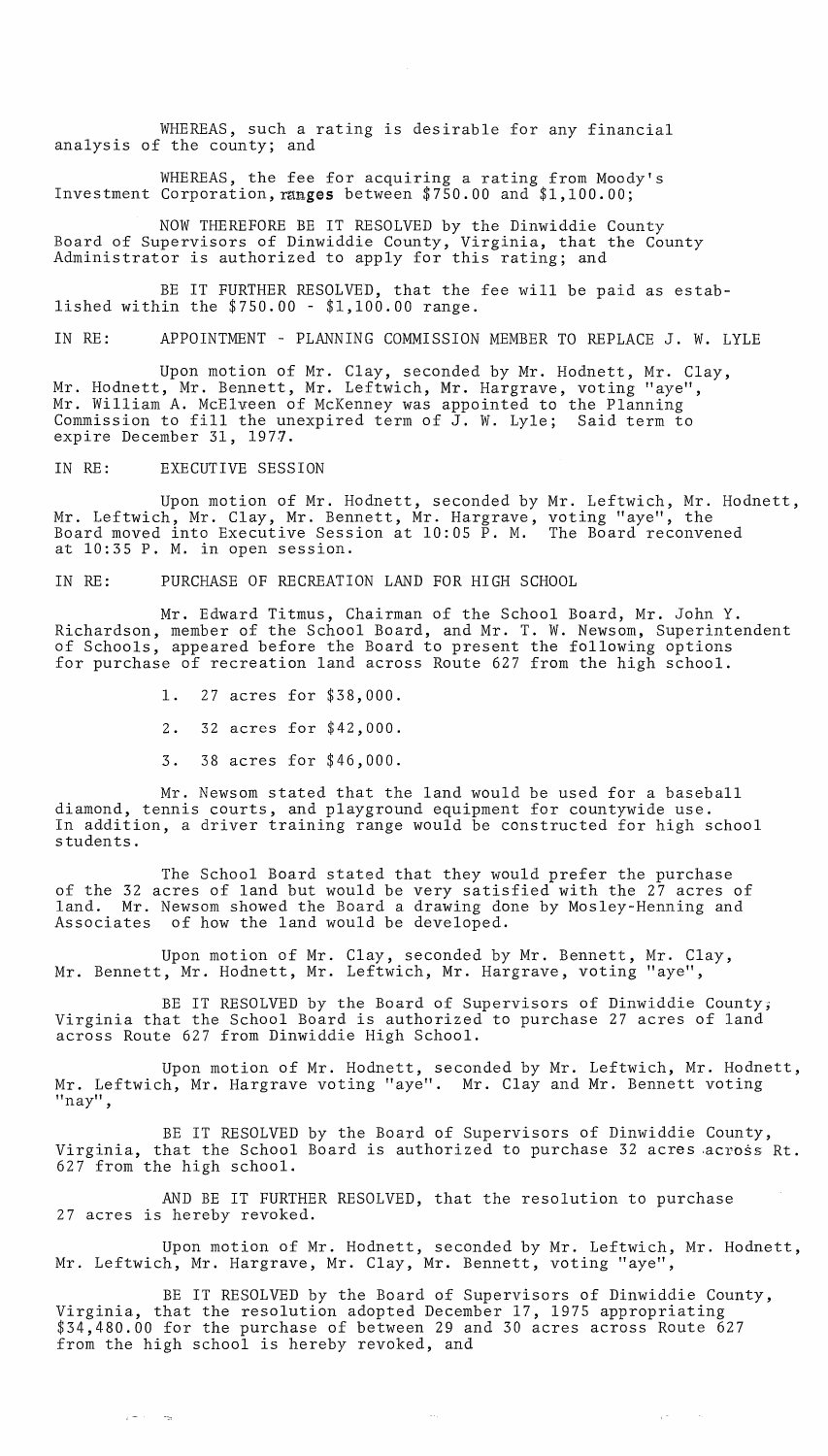BE IT FURTHER RESOLVED by the Board of Supervisors of Dinwiddie County, Virginia, that \$42,000 is hereby appropriated for the purchase of 32 acres across Route 627 from the high school for the purpose of recreation use by the high school and the citizens of Dinwiddie County.

IN RE: APPOINTMENT - HIGHWAY SAFETY COMMISSION

C~ III

Upon motion of Mr. Clay, seconded by Mr. Hodnett, Mr. Clay, Mr. Hodnett, Mr. Bennett, Mr. Leftwich, Mr. Hargrave, voting "aye", Mr. William A. McElveen of McKenney was appointed to Dinwiddie County Highway Safety Commission to fill the unexpired term of J. W. Lyle; Said term to expire December 31, 1977.

IN RE ADJOURMENT

Upon motion of Mr. Hodnett, seconded by Mr. Bennett, Mr. Hodnett, Mr. Bennett, Mr. Clay, Mr. Leftwich, Mr. Hargrave, voting "aye", the meeting adjourned at 10:55 P. M.

M. I. HARGGAVE, JR. GHAIRMAN

 $\sim$   $\sim$